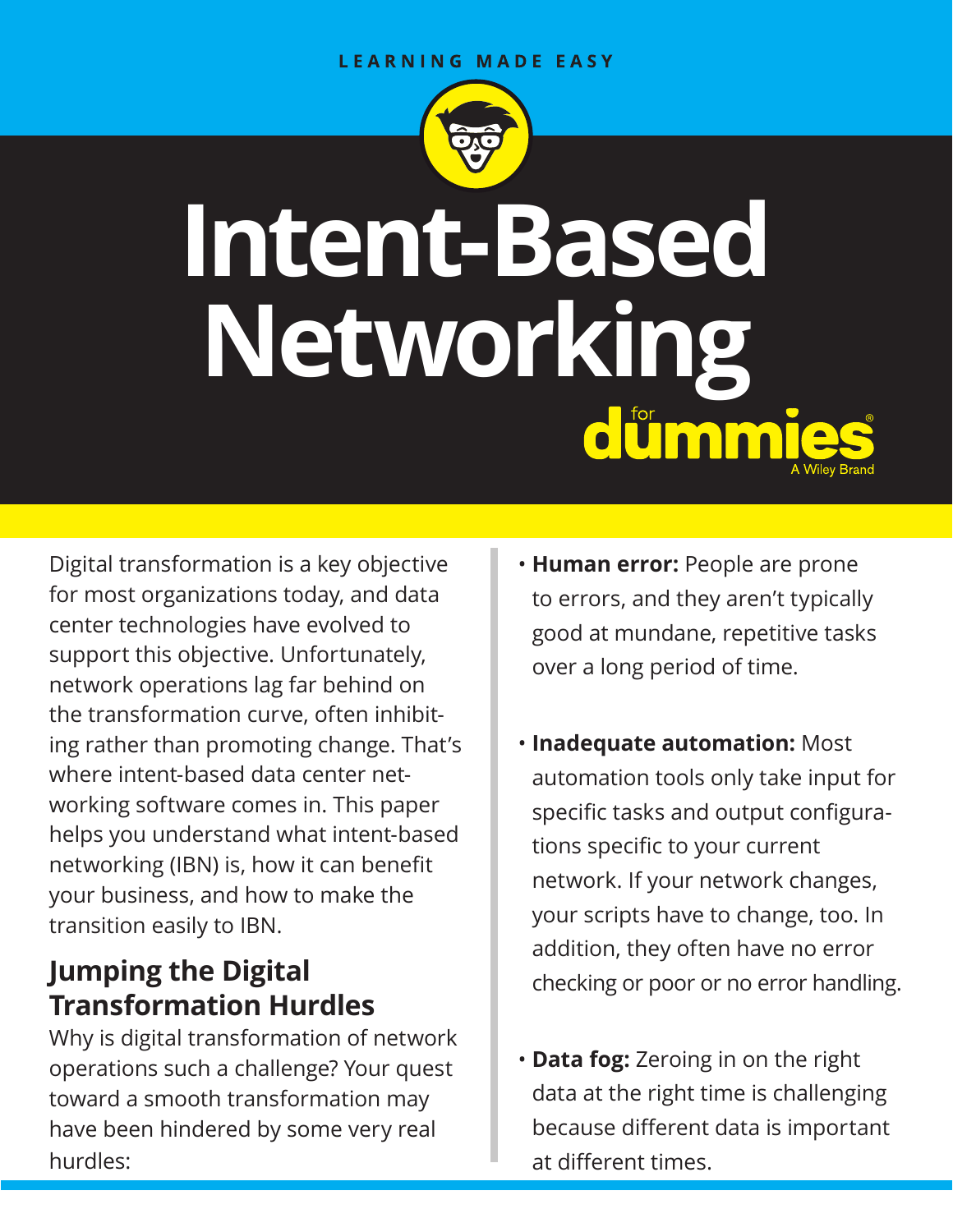• **Stale documentation:** Maintaining up-to-date documentation is a challenge, especially for networks that support modern digital services that change second to second.

## **Transforming Network Operations with IBN**

IBN can help you overcome many of the hurdles that stand in your way of a successful transformation. It takes your network from piecemeal node-by-node management to an autonomic network regardless of the specific vendor or operating system of your network devices. The system self-operates, self-adjusts, and self-corrects based on your expressed technical objectives, or *intent*.

IBN is about getting operational expenses (OPEX) under control and transforming the way you operate your network so you can realize the following benefits:

- •**Managed complexity:** Break operational tasks down to their simplest elements and automate them based on expected outcomes.
- **Managed risk:** Eliminate human error in the flow from expressed intent to creation and deployment of specific configurations.
- **Managed data fog:** Get actionable insights into the massive collection of data your network throws at you, eliminating the OPEX of extracting only the data you need at a specific moment.
- **Increased reliability:** Network changes under IBN are faster and can often be performed in production.
- **Standardized network segments:** Use validated, best-practice blueprints to quickly stamp out reliable, industrystandard network segments.
- **Accelerated agility:** Adapt to changes and new applications without major structural changes. Agility is directly tied to OPEX savings.
- **Freeing your experts:** Spend less time fighting fires and more time working on strategic initiatives.
- **Surveying your options:** Put design first and deal with vendor specifics in the background.
- **Moving from days to minutes:** After moving to an IBN system (IBNS), your same project — from design to deployment and acceptance testing takes minutes instead of days.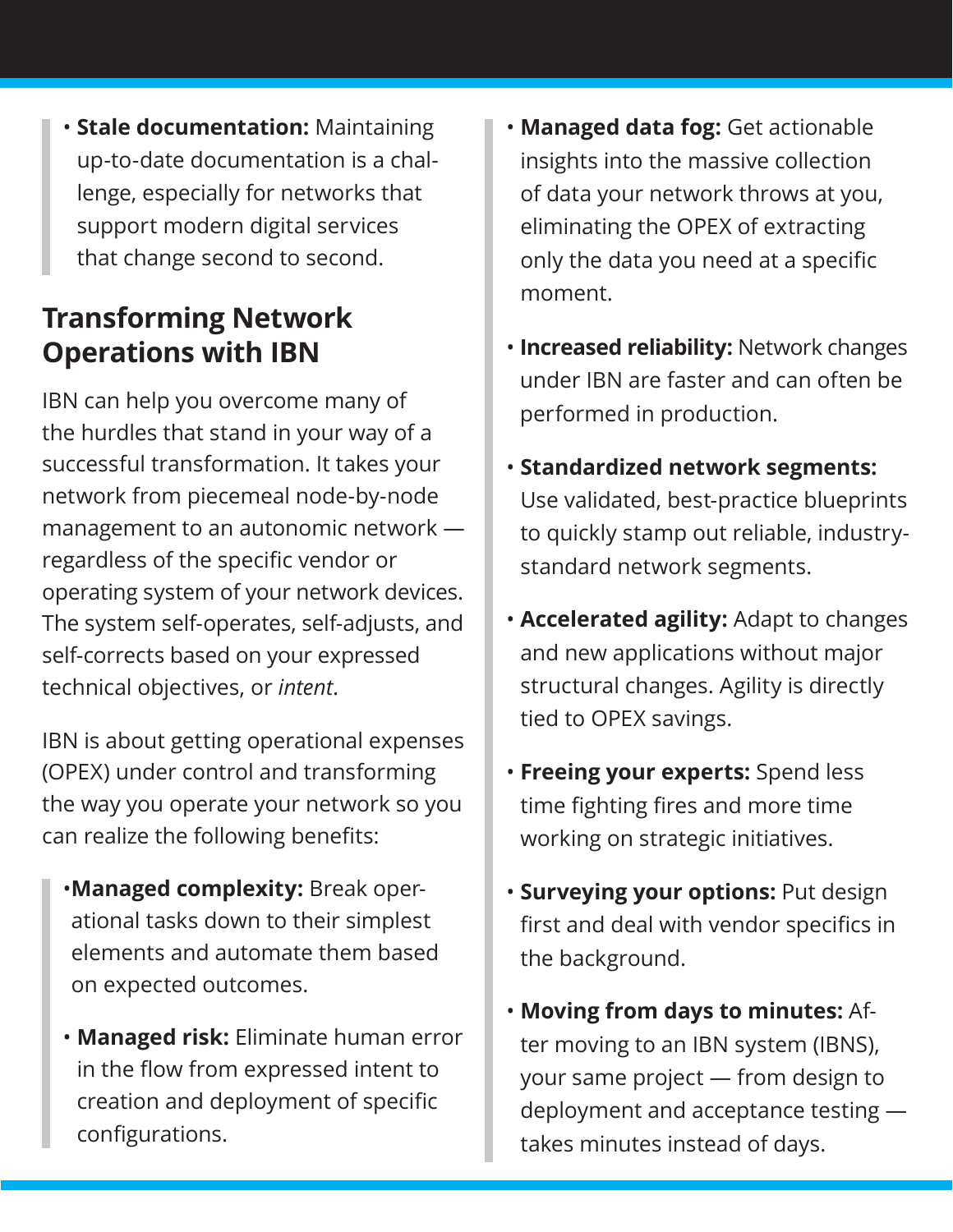## **Looking at the Characteristics of IBN**

With IBN, information not only flows down from the IBNS to the infrastructure based on your expressed intent, but also it flows up from the infrastructure to the IBNS. This two-way flow extends IBN through all phases of the network's life cycle — design, build, deploy, and validate.

### **The fundamental aspects of IBN**

Many companies claim that their data center networking software is intent based, but a true IBNS must be capable of two things — intent fulfillment and intent assurance.

**Intent fulfillment** involves saying *what* you want and having the IBNS handle *how* to fulfill your requirements. Accuracy and consistency are essential in translating your intent to a working service, and that requires a well-thought-out architecture. While the terms and details may vary from one implementation to another, the IBNS architecture should support the following elements:

• **A reference design** of best practices that the IBN applies to your expressed intent

- **A database of abstractions,** such as details of the generic kinds of devices required to fulfill your intent
- **An inventory** of what's actually available to you that fulfills your abstraction, including an exhaustive list of vendors and models



**A** *blueprint* **pulls everything together from the reference design, the abstraction, the inventory, and the existing network state to push a valid, verified, and repeatable service to your network.**

**Intent assurance** is vital so you know if a service diverges from intent. You can't just deploy a network service and throw it over the wall to operations because networks change for all sorts of reasons. The validators in the reference design are essential for providing assurance before, during, and after the service is deployed.

#### **Idempotency**

An idempotent operation is one that you can perform repeatedly to get the same results every time. An IBNS must have current insight into the network so that identical changes made any time in the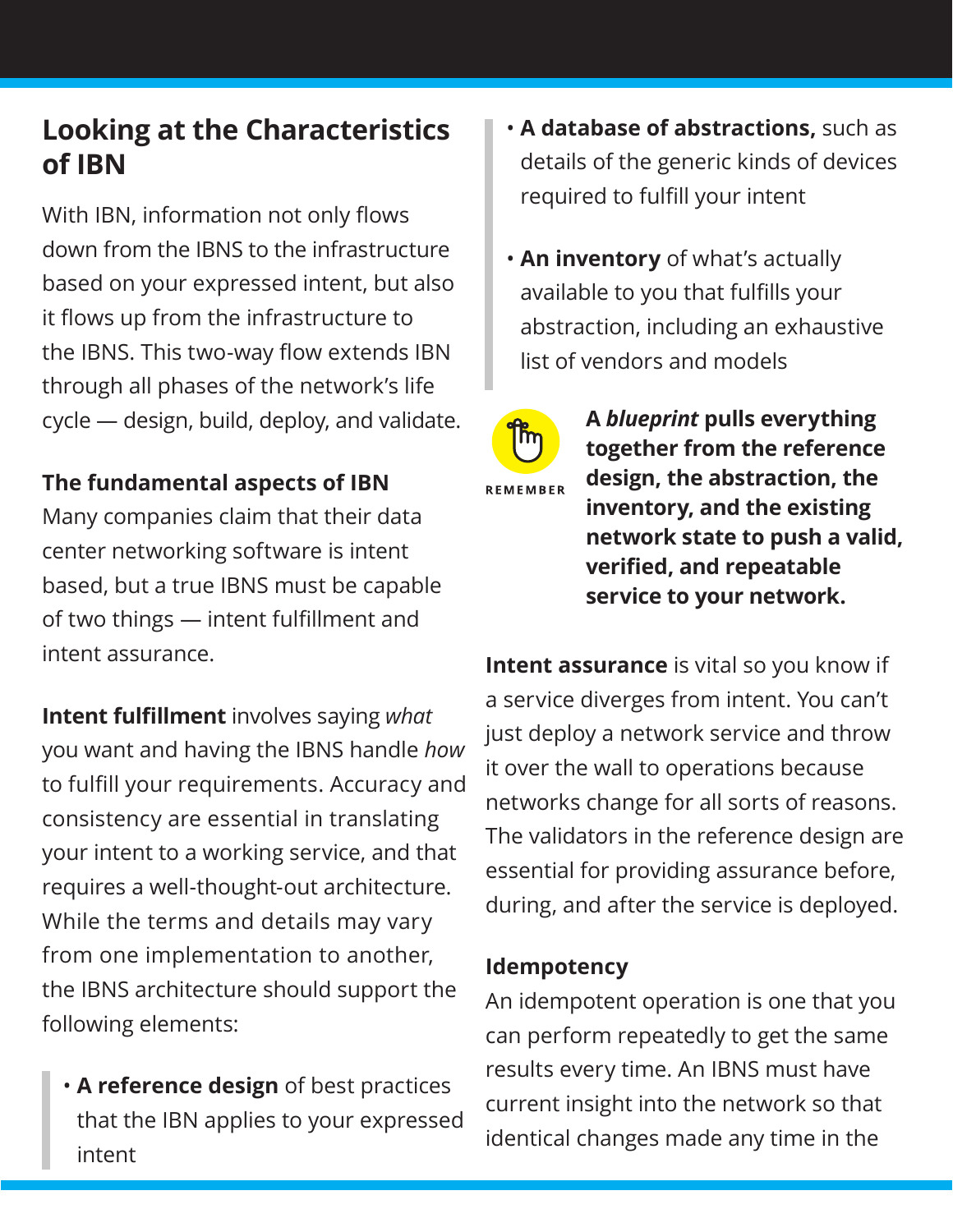life cycle will have the same result. Without this assurance, the effect of a failed change could be enormous.

#### **Single source of truth**

Intent assurance and idempotent operations are impossible if you're working from many sources of truth. A single source of truth (SSoT) means that all network operations act on a single data set. The blueprint takes information from the infrastructure and from other entities within the IBNS. The IBNS consolidates that information into a single data set and views the network entirely from that perspective.

#### **Simple pane of glass**

The concept of a "*single* pane of glass" may be familiar as a benefit of having a single source of truth: You can see your entire network from a single, consistent perspective. However, what about when you want to see just one specific part of your network?

With a "*simple* pane of glass," you can say which part you want to see and see only that. This extends intent beyond fulfillment and assurance and allows you to express intent while you're viewing your

network, which is particularly valuable when you're troubleshooting. Instead of sorting through a mountain of irrelevant data, you can quickly zero in on the relevant information needed to identify the root cause of an issue.

## **Creating a Practical IBN Architecture**

The number one job of an IBN architecture is to break down high-level tasks into their constituent tasks, then recursively break those constituent tasks down to the very simplest sets of steps, information, and variables needed to instruct the relevant network. The blueprint is the starting point for constructing the IBN architecture itself; however, the blueprint isn't just for getting a service up and running. The IBNS continually uses the validation mechanisms defined in the blueprint to ensure constant compliance to intent.

At the heart of a conceptual IBN architecture is another blueprint that contains all the information needed for deploying and maintaining a system based on expressed intent. This information is provided by the abstractions, inventory, infrastructure, and reference design, as shown in Figure 1.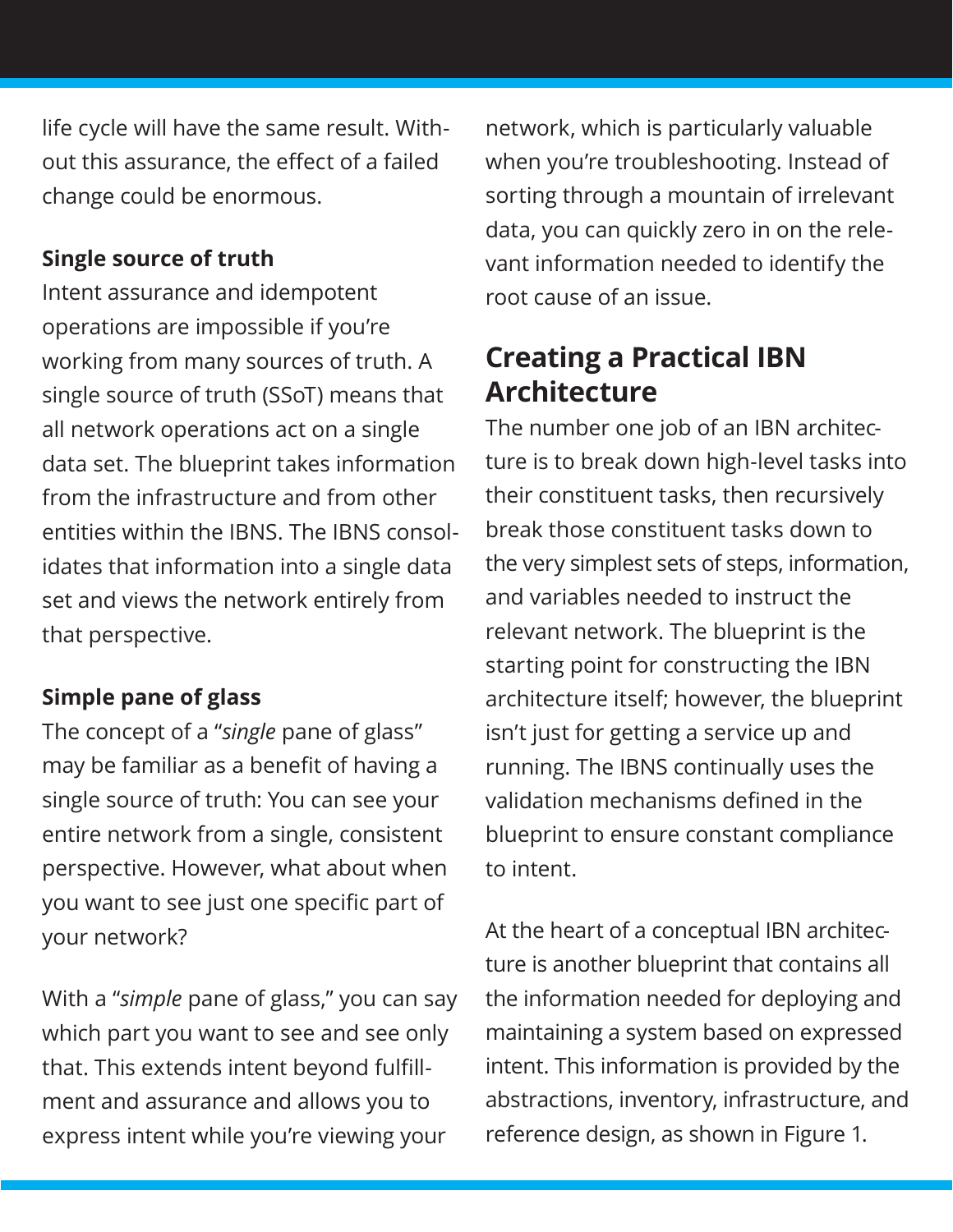

**Figure 1:** A conceptual IBN architecture.

With this raw information, the IBNS can assemble a working, best-practice, validated solution in the blueprint. The blueprint pushes configuration to the infrastructure, and the infrastructure informs the blueprint about state changes and anything else that can affect intent compliance.



**means of communicating with infrastructure devices. TIP Although it may be preferable to install an IBN software agent on your devices that your IBNS can talk to, not all devices can accommodate an agent installation, or the IBN agent software may not support all your devices.**

**An IBNS should have multiple** 

## **Understanding the Importance of Analytics**

Networks change — both intentionally and unintentionally. An IBNS should use intent-based analytics (IBA) to stay aware of network changes in real time, continually ensuring that your services remain in compliance with your intent. There are two types of changes:

- **Uncontrolled changes** are failures that occur unexpectedly.
- **Controlled changes** include configuration changes or addition, change, or removal of an element. These types of changes can also cause things to break.

IBA provides you with actionable insights that enable you to address network changes. It does this by sifting through the vast amounts of network data to detect conditions of interest and then classifying these conditions by their relationships to each other. The data points and their relationships are stored as a graph, as shown in Figure 2.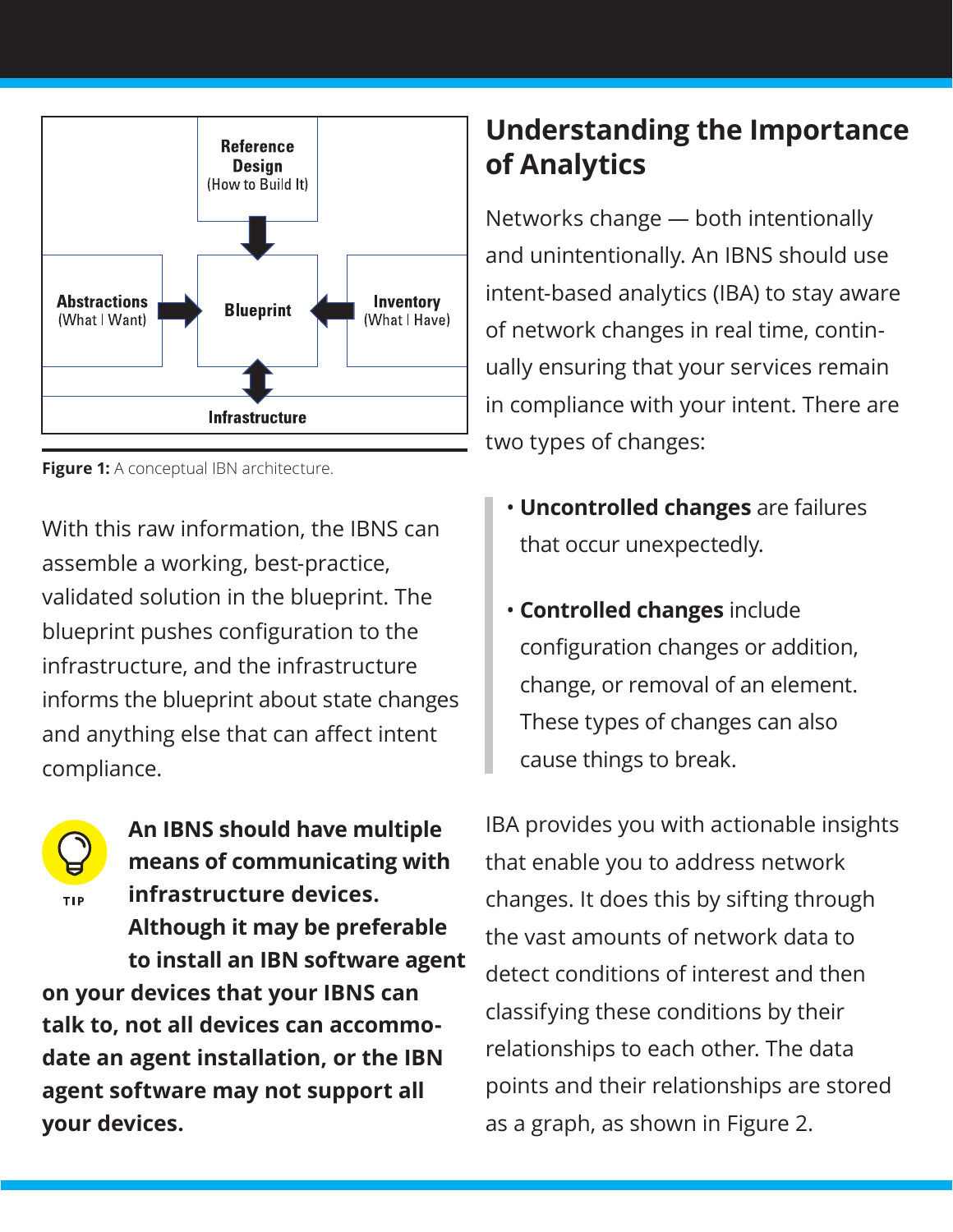

**Figure 2:** A graph data store leads you to the specific answers you need.

### **Analytic probes**

Analytic probes ask essential questions and root out important data, stripping away what's irrelevant, so you can obtain specific information from your graphical data store. Ideally, your IBNS should provide you with a library of prebuilt probes that you can deploy, as well as enable you to define your own probes quickly and accurately.

#### **Root cause identification**

When something goes wrong, it can cause a flood of anomalies. Being able to sort through that flood and zero in on the root cause is crucial to quickly resolving the issue. This can be difficult to do when the root cause isn't observable, for example, if it occurs outside your administrative domain.

Root cause identification addresses this. While it is built on IBA — which is focused on identifying complex symptoms in your network — root cause identification focuses on the causes of those symptoms. It uses the reasoning defined in the reference design to differentiate between symptoms and anomalies and how they all relate to each other.

#### **Multi-vendor rollback**

Being able to roll back to a previously good state is crucial when a controlled change blows things up unexpectedly. Although many vendors implement configuration rollback capabilities, it's important that your IBNS allows you to roll back a multi-vendor network all at once instead of resorting to the capabilities and procedures of each vendor.